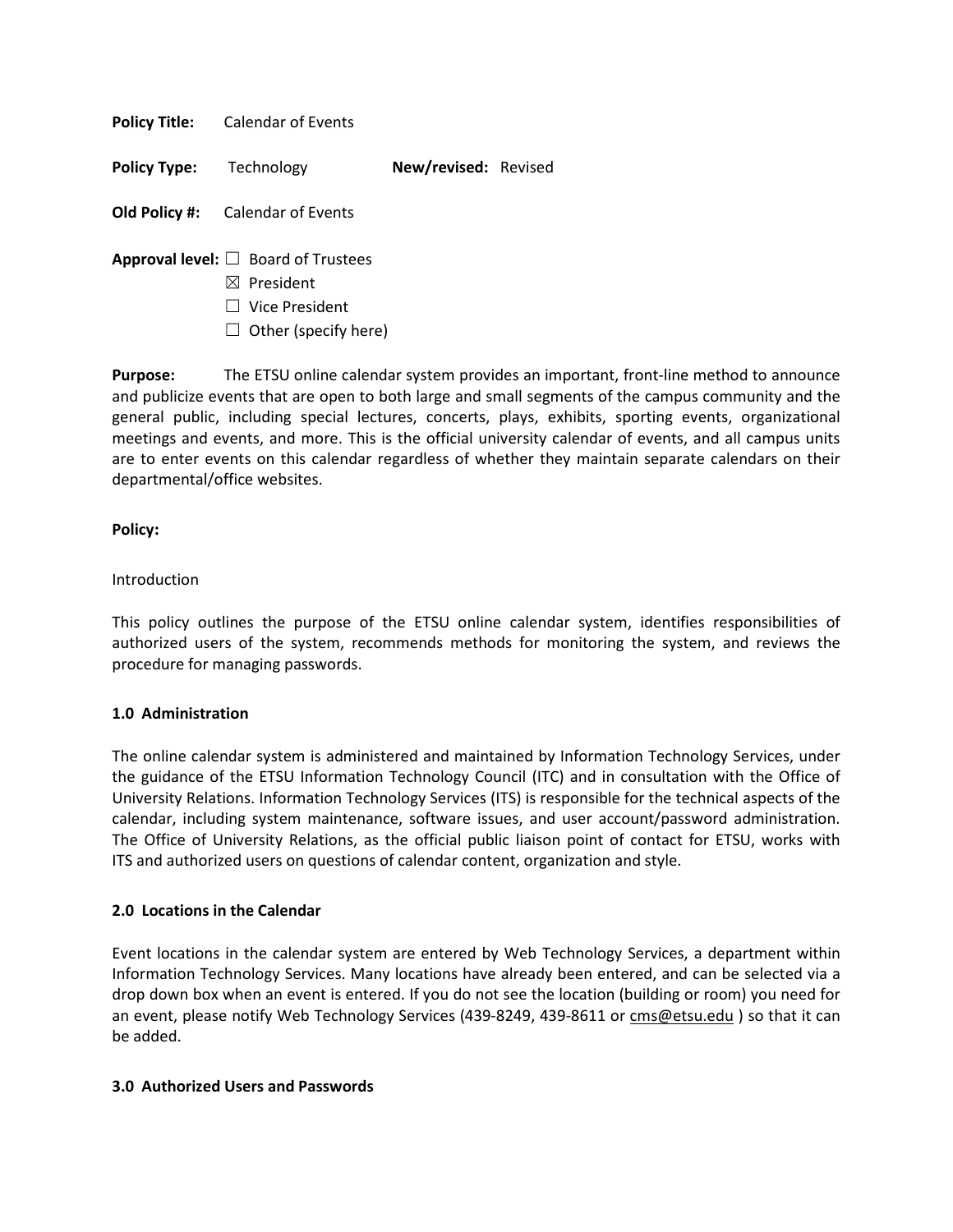Information on campus events will be entered into the system by "authorized users" representing the university's colleges, schools, and major academic units, as well as some individual departments and campus units that sponsor a great number of events. Each authorized user will receive an account name and password and receive training to enter calendar items into the system.

For system security purposes, it is strongly recommended that only authorized users enter information into the calendar. Under no circumstances are students – graduate or undergraduate – to be given password access to this system.

# **It is critical that authorized users protect the security of their passwords. Misuse of the calendar system could lead to significant embarrassment and have a potentially negative impact on the university.**

Passwords should be changed annually, when an employee leaves the university, or whenever an authorized user believes security may be compromised. Authorized users may call ATS at 439-8249 or 439-8611 to have their passwords reset.

Please note that authorized users should notify ATS at 439-8249 or 439-8611 when they leave the university (through retirement or new employment elsewhere) or transfer to another department, so that arrangements may be made to assign and train a new authorized user for their unit.

# **4.0 Appropriate Use**

Only campus departments and units that sponsor events may post to the online calendar system. Among those items that are not appropriate for posting on this calendar are classes and non-university related items. Events that a department may closely support, but not actually sponsor, are also inappropriate for this calendar. These include theatrical events in the surrounding area or neighboring colleges, community arts events, area festivals, church events, civic club events, etc.

# **5.0 Monitoring the System**

Authorized users are responsible for monitoring and maintaining the calendar system. Among these responsibilities are:

- Ensuring both the credibility and accuracy of calendar events
- Reviewing entries regularly to identify duplications, errors, omissions, date conflicts, or event descriptions that are inaccurate or unclear
- Correcting errors and appropriately cancelling events for which they and their departments are responsible
- Contacting departments that have posted duplicate entries\*, errors or omissions to discuss and correct the problems

**\*Duplicate Entries**: Some events may have multiple sponsors, which could result in inadvertent duplicate entries. To reduce such duplicates, please remember in the planning of multiple-sponsor events to designate one sponsor to enter the calendar item.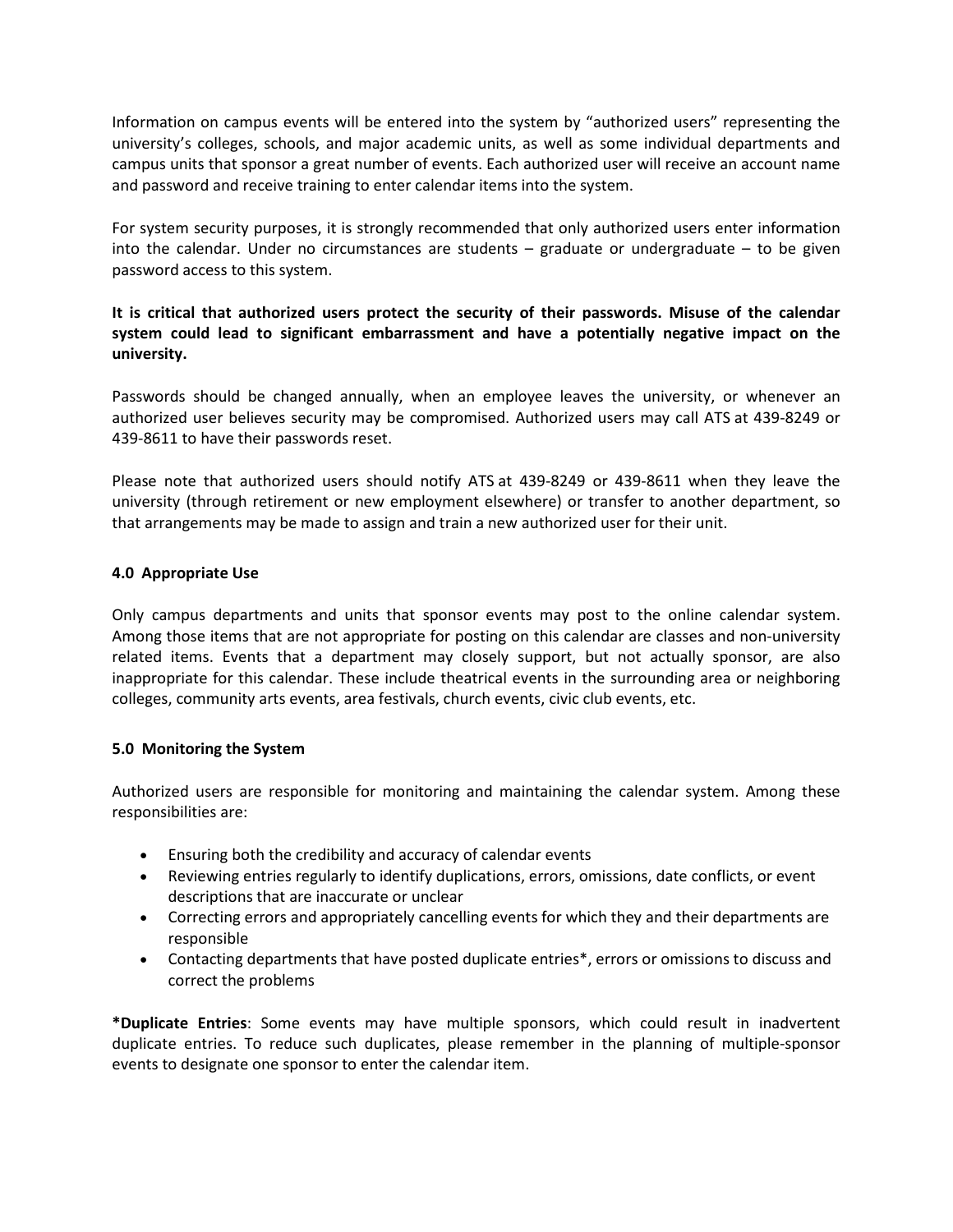# **6.0 Event Submission Process**

Authorized users are primarily responsible for educating the faculty and staff in their units on the process for submitting events for inclusion on the calendar.

An event sponsor is to supply the appropriate authorized user with complete information, or as much information as possible, for entry on the calendar. Basic information needed includes:

- Event title
- Date
- Time
- Location
- Cost (if any)
- Name of Sponsoring Department/Organization (spell out)
- Brief description of event (may include lecture title, name of performer/speaker, short elaboration on content, registration details, indication of whether it is held in conjunction with a larger event, etc.)
- Background of speaker/performer (if any)
- Contact person's name, title, department/office, phone number and e-mail address

An Online Calendar Event Information Form is available to guide event sponsors in providing the required information. To access this form, click the "Add Event to Calendar" link at the bottom right hand corner of the Calendar page.

Please note that calendar entries should be completed as early as possible in the event planning process (at least two months in advance is highly recommended). This helps to ensure that

- Other campus event sponsors may possibly avoid scheduling a conflicting event on the same date, and
- More interested individuals have access to the information early enough to plan to attend.

An organization may be in the process of planning an event and have a date selected five months ahead of time, but perhaps the time, location or cost have not been determined; this organization is encouraged to provide all available information to the authorized user, who may specify the time, location and cost as "TBA" at that time, and *update the entry later once those additional details have been established*.

# **7.0 Contact**

For password and location requests/changes and technical concerns related to the calendar system and data entry, contact Sherry Martinez in ITS at 439-8249 or martines@etsu.edu.

For questions regarding appropriate use, content, or style, contact Jennifer Hill in the Office of University Relations at 439-5693 or [hill@etsu.edu](mailto:hill@etsu.edu?Subject=) .

#### **Notes:**